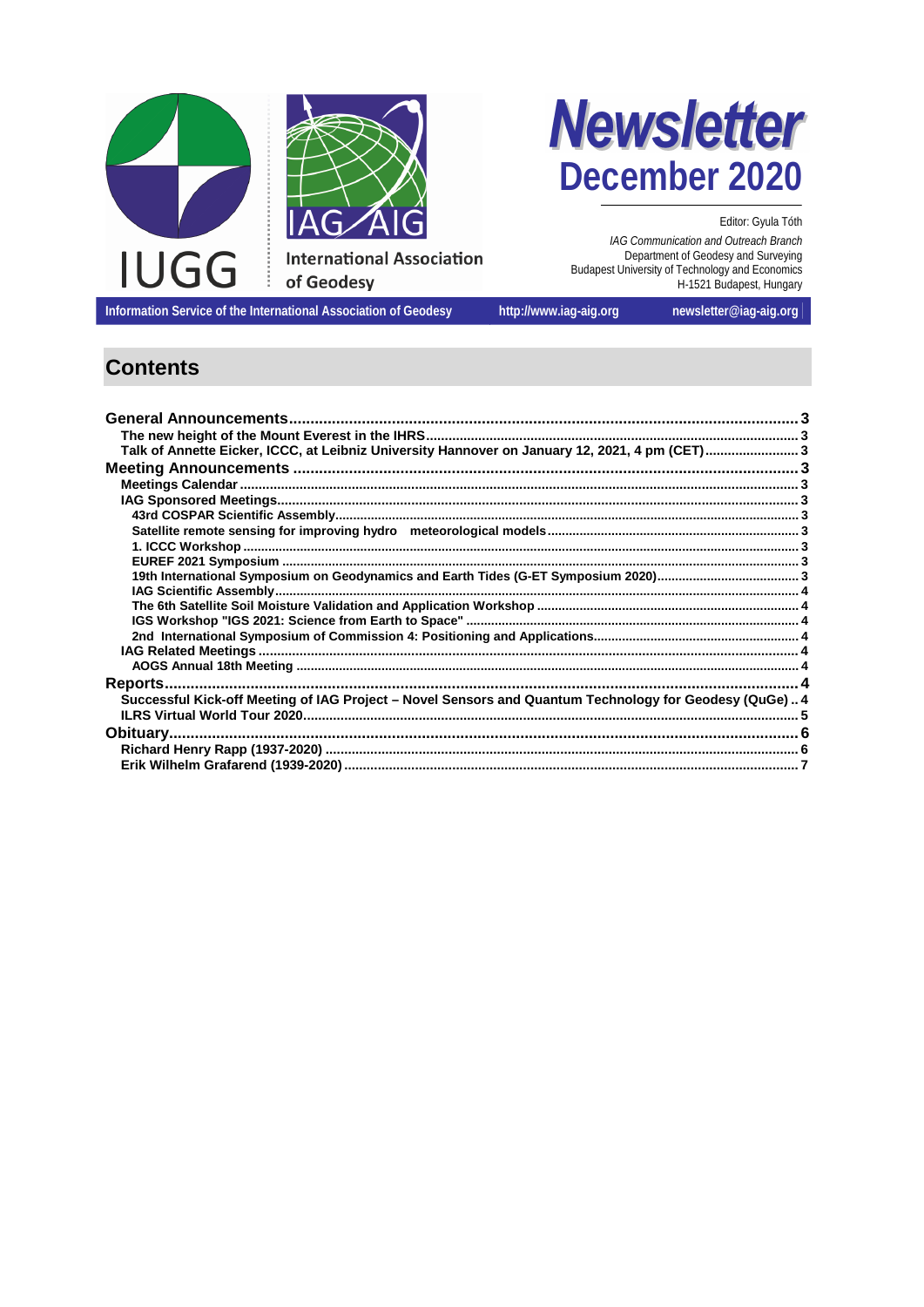The *IAG Newsletter* is under the editorial responsibility of the *Communication and Outreach Branch* (COB) of the IAG.

It is an open forum and contributors are welcome to send material (preferably in electronic form) to the IAG COB (newsletter@iag-aig.org). These contributions should complement information sent by IAG officials or by IAG symposia organizers (reports and announcements). The *IAG Newsletter* is published monthly. It is available in different formats from the IAG new internet site: http://www.iag-aig.org

Each *IAG Newsletter* includes several of the following topics:

I. news from the Bureau Members

- II. general information
- III. reports of IAG symposia
- IV. reports by commissions, special commissions or study groups
- V. symposia announcements
- VI. book reviews
- VII. fast bibliography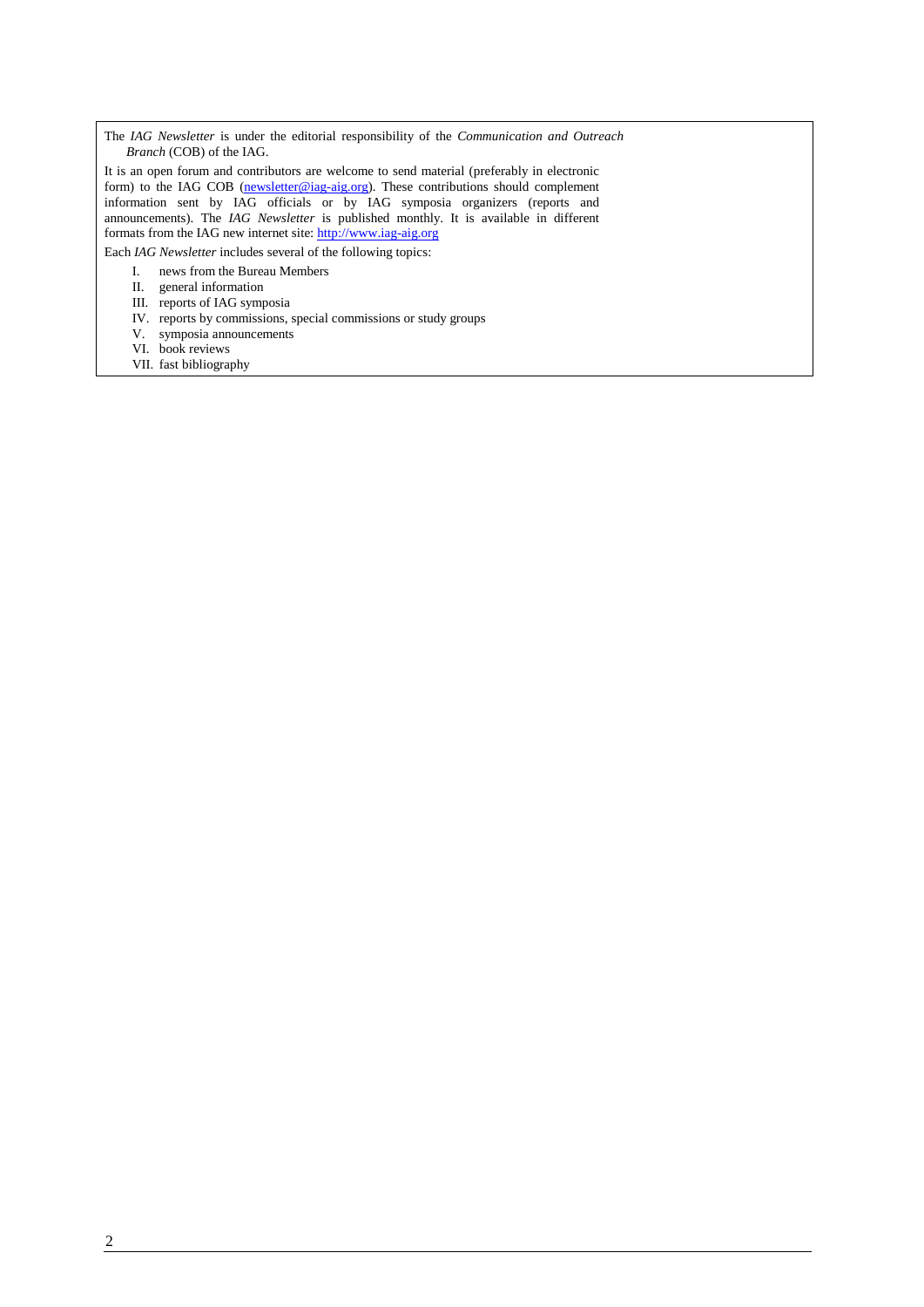# **General Announcements**

### *The new height of the Mount Everest in the IHRS*

The new height of Mount Everest (Qomolangma), the world's highest peak, is 8,848.86 meters, China and Nepal jointly announced on December 8., 2020.

For more than a year, the two countries' survey teams have overcome all kinds of difficulties, solidly carried out their work, and finally reached a conclusion on the snow-covered height based on the International Height Reference System.

*Talk of Annette Eicker, ICCC, at Leibniz University Hannover on January 12, 2021, 4 pm (CET)*

Prof. Annette Eicker (HafenCity University Hamburg), chair of IAG Inter-Commission Committee on Geodesy for Climate Research (ICCC), will give an online talk at the Leibniz University Hannover. Interested colleagues are invited to join it.

**Topic:** The attraction of water: New applications of GRACE in hydrology and climate research

**Date:** Tuesday, 12 January 2021, 4 pm Central European Time (CET)

**Online link:** Just click on https://uni-hannover.webex.com/meet/Geod.Kolloquium (Meeting code: 840 755 139)

JÜRGEN MÜLLER, Leibniz University of Hannover

# **Meeting Announcements**

*Meetings Calendar*

*IAG Sponsored Meetings*

*43rd COSPAR Scientific Assembly January 28 – February 4, 2021, Sydney, Australia* URL: http://www.cospar2020.org/

*Satellite remote sensing for improving hydro*<sup>ë</sup> *meteorological models*

*February 9 –12, 2021, Hobart, Australia* URL: https://www.aesconvention.com.au/

*1. ICCC Workshop March 29 - 31, 2021, Germany - online*

URL: https://iccc.iag-aig.org/iccc-workshops/ws21

*EUREF 2021 Symposium May 26 –28, 2021, Ljubljana, Slovenia* URL: https://euref2020.si/

*19th International Symposium on Geodynamics and Earth Tides (G-ET Symposium 2020)*

*June 22 –26, 2021, Wuhan, China* URL: http://get2020.csp.escience.cn/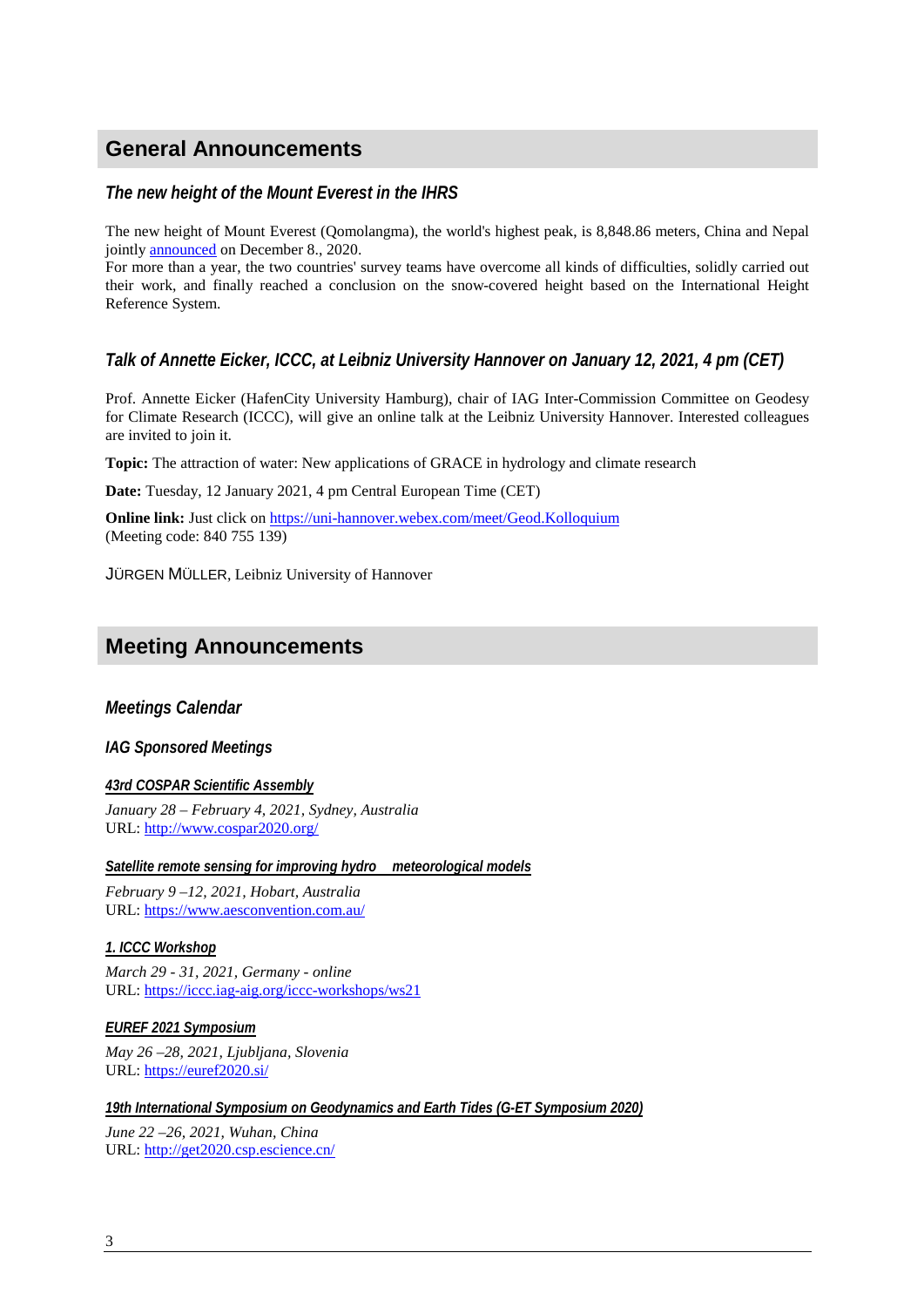### *IAG Scientific Assembly*

*June 28 – July 3, 2021, Beijing, China* URL: http://www.iugg.org/meetings/assemblies.php

*The 6th Satellite Soil Moisture Validation and Application Workshop*

*September 14 – 16, 2021, Perugia, Italy* URL: http://venti-eventi.com/

*IGS Workshop "IGS 2021: Science from Earth to Space"*

*September 27 – October 1, 2021, Boulder, CO, USA* URL: https://www.igscb.org/workshop2021/

*2nd International Symposium of Commission 4: Positioning and Applications September 5 – September 9, 2022, Potsdam, Germany* URL: https://www.iag-commission4-symposium2022.net/

*IAG Related Meetings*

#### *AOGS Annual 18th Meeting*

*August 1-6, 2021, Singapore* URL: http://www.asiaoceania.org/society/public.asp?view=up\_coming

## **Reports**

*Successful Kick-off Meeting of IAG Project – Novel Sensors and Quantum Technology for Geodesy (QuGe)*

On December 3, 2020, the IAG Project – Novel Sensors and Quantum Technology for Geodesy (QuGe) held its kick-off meeting virtually. After recalling the various goals of the QuGe project (see also https://quge.iagaig.org/), the early initiatives have been presented.

They are related to contributing to the IAG Scientific Assembly, scheduled to happen in the Summer of 2021, in Beijing. There, QuGe will host its own symposium and will participate in other four joint symposia. QuGe is also organizing sessions at the COSPAR 2021 and at the EGU 2021. The former will happen in a hybrid format whereas the latter will be totally virtual.

To support the QuGe goals, QuGe members contribute to various research projects on using novel technology for geodetic applications.

Status reports of the 3 QuGe WGs were given:

- WG Q.1: Quantum gravimetry in space and on ground
- · WG Q.2: Laser interferometry for gravity field missions
- WG Q.3: Relativistic geodesy with clocks

In 2020, the members of the 3 WGs have been consolidated and first joint activities were started. The work plans for the next year were presented. Workshops of the individual WGs are now organized to intensify the collaboration.

Also, possible further collaborations in QuGe, among the WGs and with external partners, such as research institutions, metrology institutes and industry, were discussed.

#### JÜRGEN MÜLLER, QuGe president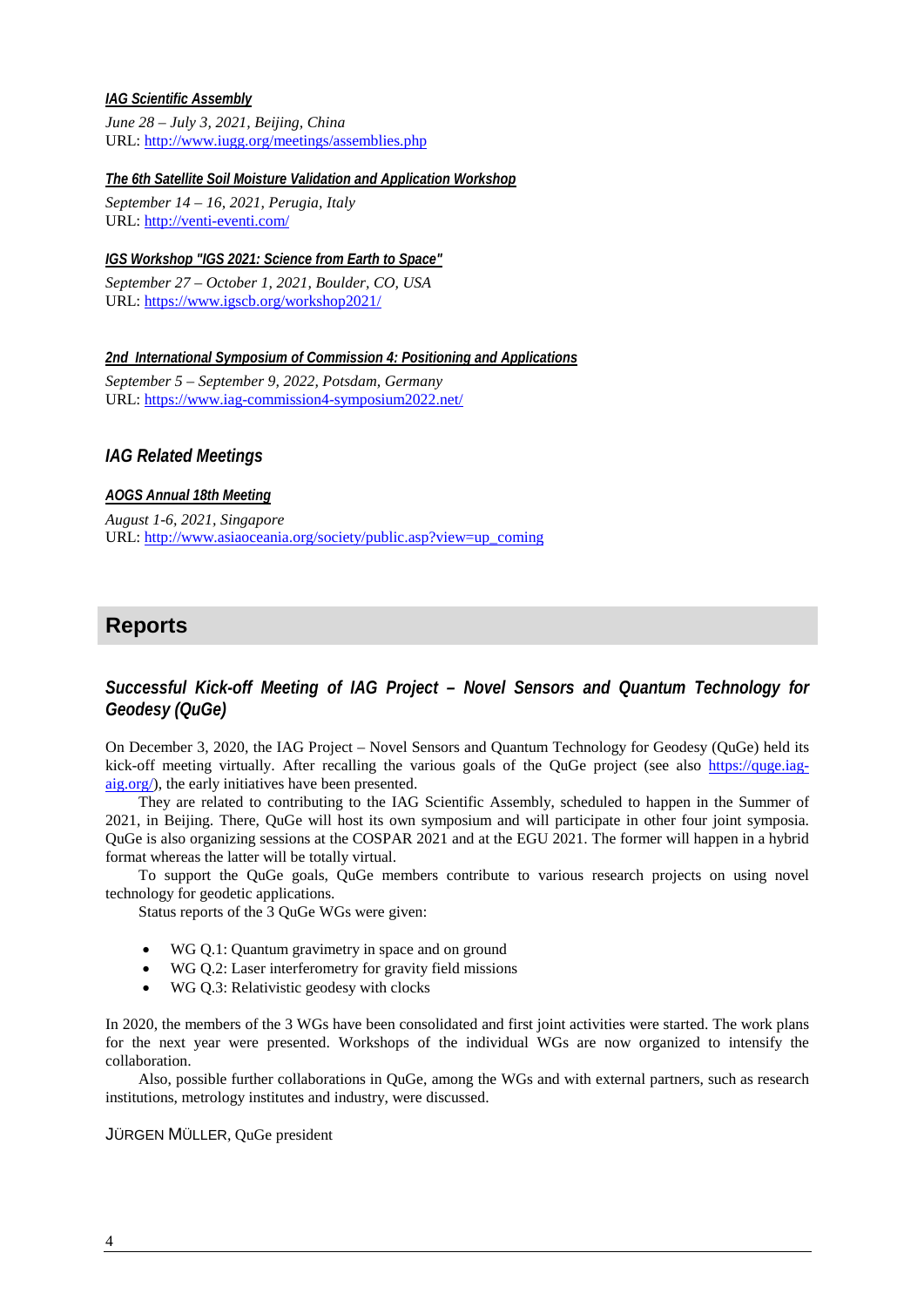## *ILRS Virtual World Tour 2020 Online event, 2-6 November 2020*

The ILRS had to postpone the 22nd International Workshop on Laser Ranging in Kunming, originally scheduled for 2-6 November 2020, to 2021 due to the coronavirus pandemic. We intended to plan something different from ordinary meetings and look in detail at a selection of SLR (Satellite Laser Ranging) stations in the global network. Five stations, Graz (Austria), Zimmerwald (Switzerland), Simosato (Japan), Greenbelt (USA) and Yarragadee (Australia), were chosen as the destinations of the virtual tour. During the week of 2-6 November 2020, a 2-hour slot was allocated per day and the participants could virtually visit the observatories and communicate with our colleagues at the station, as shown in the video capture image during the Graz tour. The participants were encouraged to join the Microsoft Teams as a group, and each session attracted 90-130 parties in spite of the large time differences; a part of the participants is shown in the group photo below. Each 2-hour tour contained one or more talks related to the station, pre-recorded videos of the SLR and other facilities, and question/discussion sessions. Thanks to a good amount of preparations and rehearsal sessions, all virtual tours went smoothly and the participants could see various aspect of these stations and learn from lively interactive sessions.



The videos and slides are available on the website below thanks to NASA/CDDIS. We have received a number of very positive reactions from the participants and now intend to host the second round of this tour in 2021.



https://cddis.nasa.gov/ILRS\_Virtual\_World\_Tour\_2020/index.html

TOSHIMICHI OTSUBO Hitotsubashi University On behalf of the organizing team (T Otsubo, E Hoffmann, M Wilkinson, D Thaller, R Carman, C Noll and M Pearlman) and the host institutes.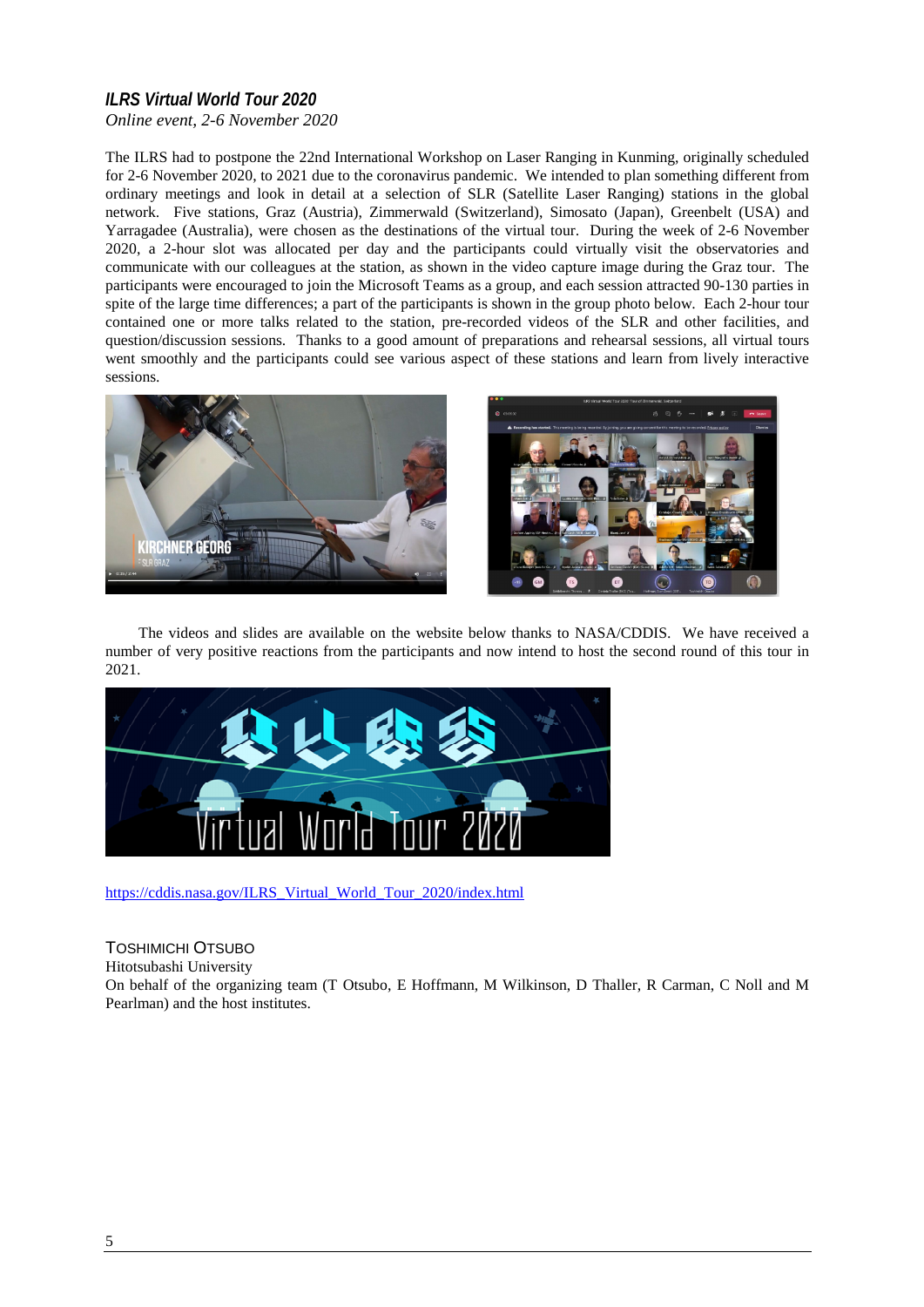# **Obituary**

### *Richard Henry Rapp (1937-2020)*



Professor Richard H Rapp passed away on September 20, 2020 at the age of 83. Professor Rapp is a world renowned authority in the field of gravity modelling.

Richard Rapp was full professor at the Department of Geodetic Science at The Ohio State University (OSU) from 1971 till his retirement as Professor Emeritus in 1992. He contributed greatly to its fame as world center of geodesy. He got his B.S. from Rensselaer Polytechnic Institute, his M.S. from The Ohio State University, from where he also received his Ph.D. in 1964. In 1962 he joined the faculty of the Department of Geodetic Science. The focus of his research was global and regional modelling of the Earth's gravitational field from terrestrial and satellite data. Richard Rapp implemented advanced theoretical and numerical concepts to his modeling activities. His research culminated in a series of global high resolution gravity models based on the combination of terrestrial and satellite data. It found wide application in

geodesy, solid Earth geophysics and oceanography. As a consequence of the success of his work he was invited to various important advisory panels of NASA and the National Academy of Sciences and internationally. His reputation attracted a large number of international students and post-docs, many today in highly regarded geodetic positions. He was an excellent teacher and supervisor, clear in his messages and in the direction of his research but also open to scientific dispute. His work is documented in a large number of publications, many of them published jointly with his students and post-docs, and many of them are still quoted and used today. He served the science community in many ways, such a section and study group president of the International Association of Geodesy (IAG), geodesy section president of the American Geophysical Union (AGU) or as member of various advisory and publication boards.

Professor Rapp's research received wide recognition and acclaim. He received the Weikko and Karrina Heiskanen Award of the Department of Geodetic Science (OSU) in 1964, was named Distinguished Scholar at OSU in 1986, fellow of AGU in 1979 and of IAG in (1991), he received several NASA Group Achievement Awards, among others for his important support in the development of the Topex/Poseidon altimetry mission. In 1997 he was honored with an honorary doctor of engineering degree of Technical University Munich.

For Richard Rapp the guideline of his research was striving for a proven value in science and application. This made that he is not only a leading figure in geodetic science but that his work is highly recognized as well in solid Earth geophysics and oceanography. The use of satellites has opened important new fields to geodesy; Richard Rapp is one of the pioneers of this development. Richard Rapp was a wonderful person, positive, interested and friendly. He will be greatly missed.

October 2020

CHRIS JEKELI and REINER RUMMEL

Photo: © The Ohio State University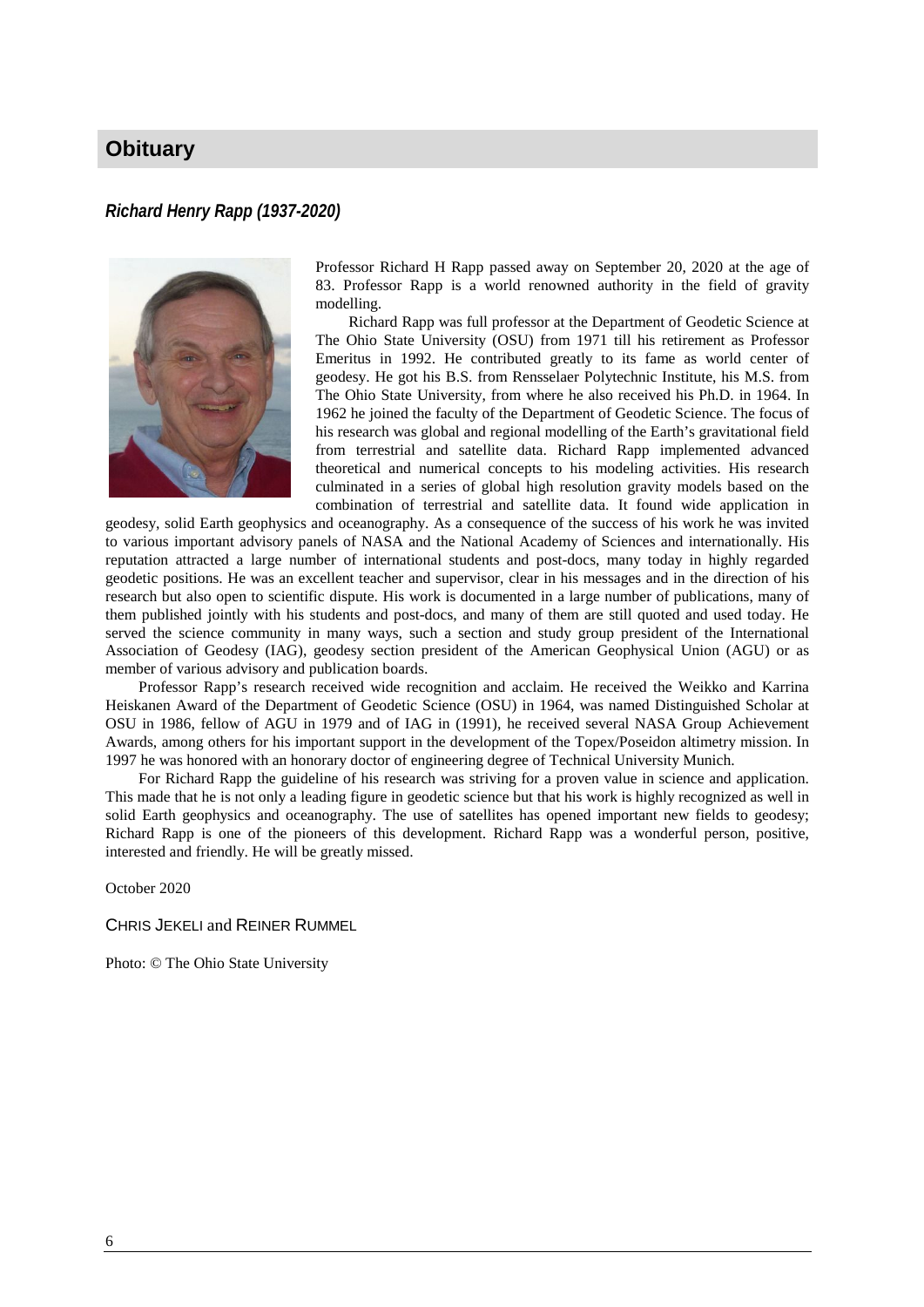### *Erik Wilhelm Grafarend (1939-2020)*



book author.

On 8 December 2020, Prof. Dr.-Ing.habil. Dr.tech.h.c.mult. Dr.- Ing.e.h.mult. Erik W. Grafarend, professor emeritus at the University of Stuttgart, died at the age of 81.

Erik Wilhelm Grafarend was born in Essen on 30 October 1939. After completing his studies in Mine Surveying (1964) at the University of Clausthal-Zellerfeld, Erik Grafarend pursued a rapid geodetic career with a doctorate (1966) and a second degree in physics (1968) at the same university. He moved to the University of Bonn where he habilitated in 1970 and received the Venia Legendi for the subject "Theoretical Geodesy"; the habilitation thesis was entitled "*The Accuracy of a Point in Multidimensional Euclidean Space*". In 1971, at the young age of 32, he became an adjunct professor at the Institute for Theoretical Geodesy at the University of Bonn. This was followed in 1975 by an appointment to the chair of "Astronomical and Physical Geodesy" at the University of the Federal Armed Forces in Munich. In 1980, Prof. Grafarend was appointed successor to Prof. Karl Ramsayer at the University of Stuttgart, where he headed the Institute of Geodesy until 2005. Since his retirement in 2005, he continued to be active in geodesy as a researcher and, in particular, as a

Prof. Grafarend's research activities were by no means limited to the actual dedication of his chair. Known for his extraordinarily broad interest, even curiosity, he covered a thematically wide spectrum of geodesy: physical geodesy, estimation theory, statistics, geodetic network design, satellite geodesy, differential geometry, map projections, geo-kinematics, earth rotation, inertial navigation, reference systems.

The diversity of his research is documented on the one hand in an extensive oeuvre of around 350 publications in relevant scientific journals and conference proceedings. On the other hand, Erik Grafarend has left a series of substantial books to geodetic posterity, amongst others "*Map projections: cartographic information systems*", "*Applications of linear and nonlinear models: fixed effects, random effects, and mixed models*". His most recent book projects include Gravitation and the editorship of the "*Encyclopedia of Geodesy*". Beyond its diversity and size, Erik Grafarend's oeuvre is characterised by a creative power that has an almost artistic quality.

The geodetic work of Prof. Grafarend was highly recognised throughout his life. He was the first recipient of the prestigious Bomford Prize of the International Association of Geodesy in 1975. He has received numerous honorary doctorates and professorships from universities at home and abroad: Royal Institute of Technology in Stockholm (1989), TU Darmstadt (1996), TU Budapest (1998), University of the Federal Armed Forces in Munich (2000), University of Tehran (2002), University of Navarra in Pamplona (2014). He was a member of various learned societies: the German Geodetic Commission of the Bavarian Academy of Sciences, the Leibniz-Sozietät der Wissenschaften zu Berlin, the Finnish Academy of Sciences, the Hungarian Academy of Sciences, the Austrian Geodetic Commission.

In various functions in committees of national and international geodesy, Prof. Grafarend showed leadership. Within the DVW, he founded Working Group 7 "Experimental, Applied and Theoretical Geodesy"; for him, the name was the programme. As head of AK7, he founded the successful Geodetic Week, initially as an independent event with a special focus on young scientists, later established within InterGeo. In international geodesy, Erik Grafarend was clearly visible and, at conferences, also audible. In 1980 he was a founding editor of the journal *manuscripta geodaetica*, forerunner of the *Journal of Geodesy*. In the IAG he chaired various Special Study Groups and was elected President of the IAG Section IV "*General Theory and Methodology*" in 1983.

International networking has always been a special concern for Prof. Grafarend, but also a matter of course. He spent shorter and longer teaching and research stays in Columbus, Tehran, Wuhan, Sydney, Bandung, Uppsala, Stockholm and, regularly, Helsinki. Numerous top international scientists of the younger generation were motivated by him to conduct research with him in Stuttgart, among other things through funding from the Alexander von Humboldt Foundation. In recognition of his merits in promoting international scientific cooperation, he was awarded the Werner Heisenberg Medal of the Humboldt Foundation in 2000.